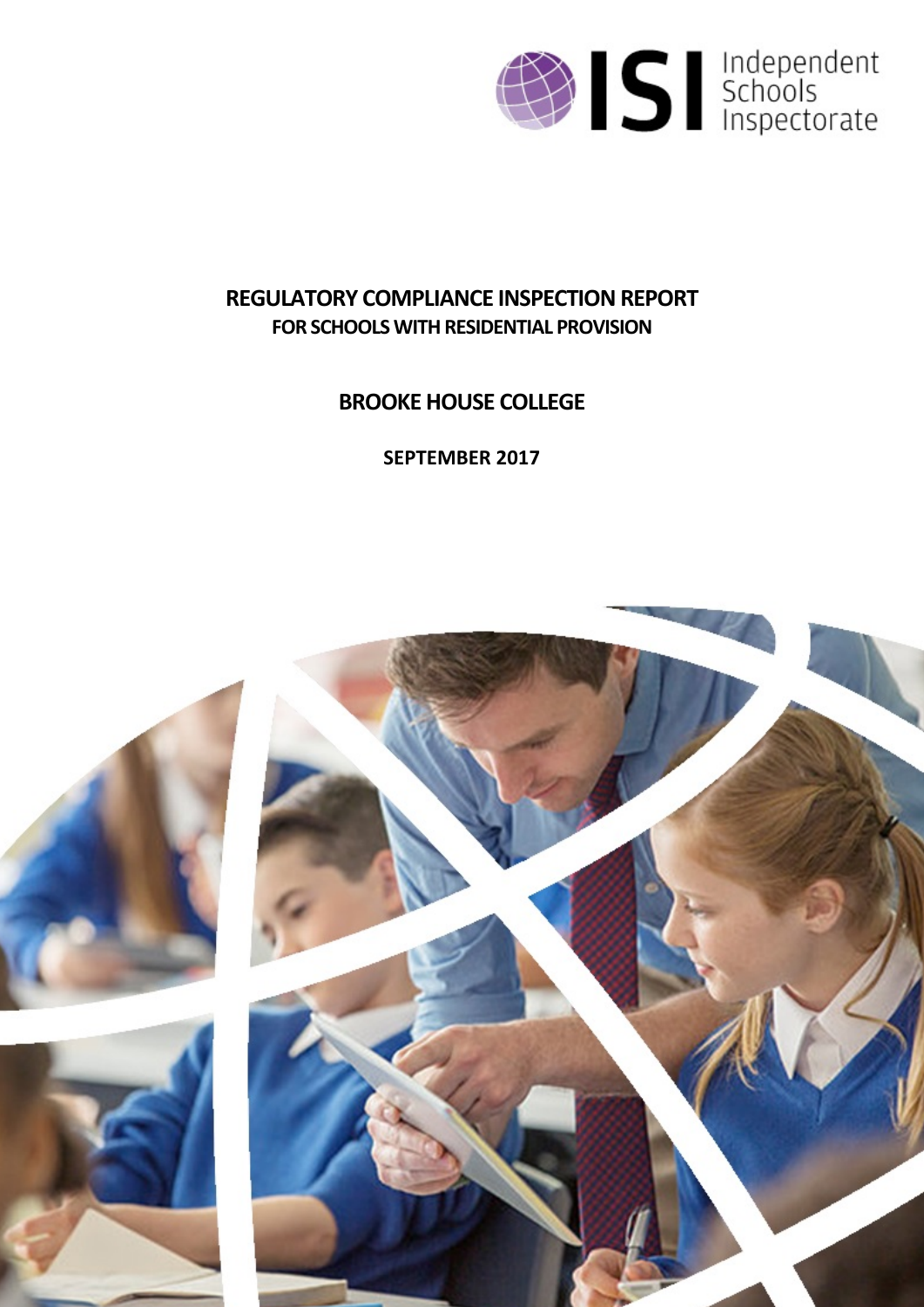**Contents** 2

## **CONTENTS**

|    | <b>COLLEGE'S DETAILS</b>                                             | 3              |
|----|----------------------------------------------------------------------|----------------|
| 1. | <b>BACKGROUND INFORMATION</b>                                        | 4              |
|    | About the college                                                    | 4              |
|    | What the college seeks to do                                         | 4              |
|    | About the pupils                                                     | 4              |
| 2. | <b>REGULATORY COMPLIANCE INSPECTION</b>                              | 5              |
|    | Preface                                                              | 5              |
|    | <b>Key Findings</b>                                                  | 6              |
|    | PART 1 - Quality of education provided                               | 6              |
|    | PART 2 - Spiritual, moral, social and cultural development of pupils | 6              |
|    | PART 3 - Welfare, health and safety of pupils                        | 6              |
|    | PART 4 – Suitability of staff, supply staff, and proprietors         | 7              |
|    | PART 5 – Premises of and accommodation at schools                    | $\overline{7}$ |
|    | <b>PART 6 - Provision of information</b>                             | 7              |
|    | PART 7 - Manner in which complaints are handled                      | 7              |
|    | PART 8 - Quality of leadership in and management of schools          | 8              |
| 3. | <b>INSPECTION EVIDENCE</b>                                           | 9              |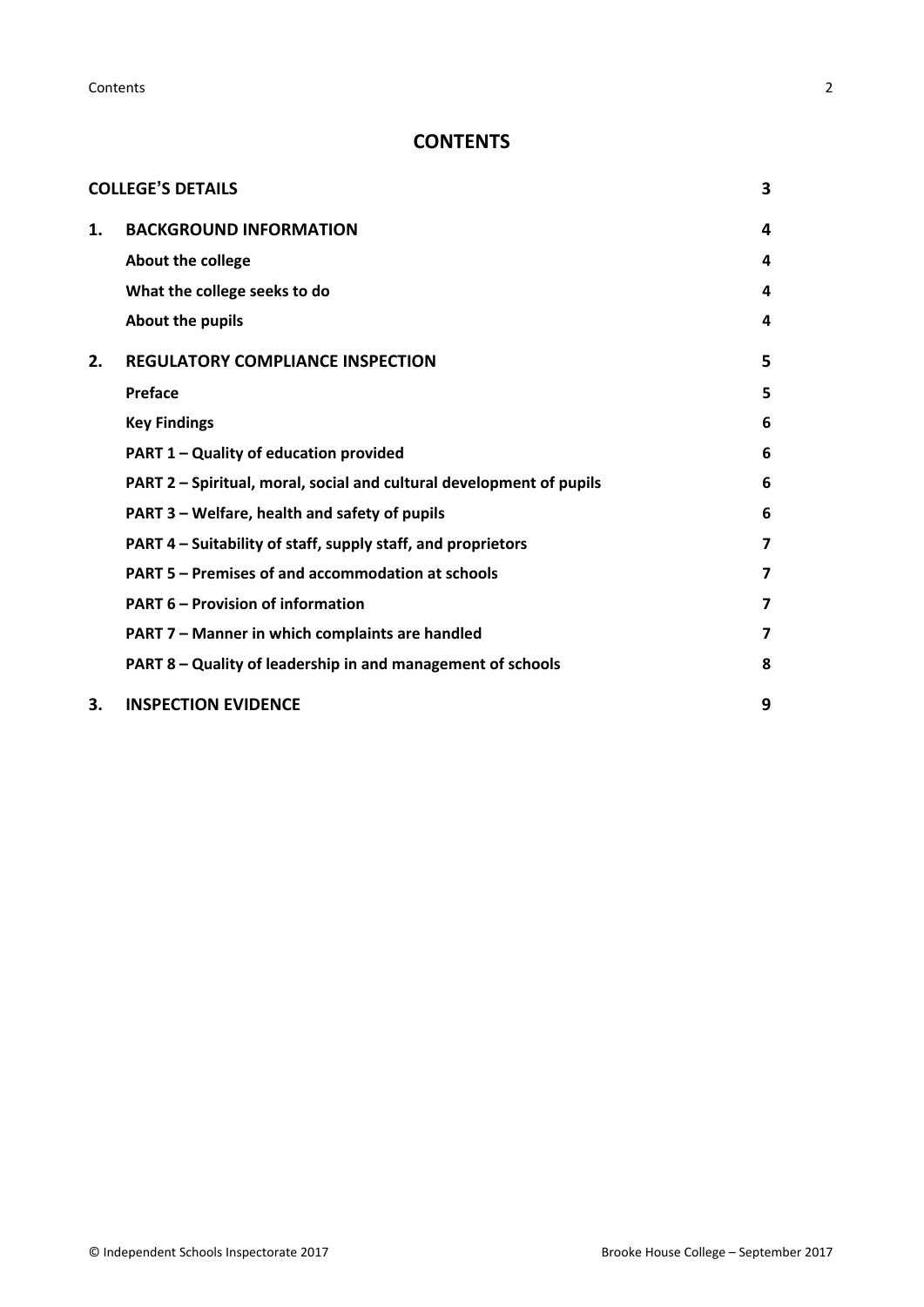| <b>College</b>              | <b>Brooke House College</b>                                                                                |     |                   |     |
|-----------------------------|------------------------------------------------------------------------------------------------------------|-----|-------------------|-----|
| <b>DfE</b> number           | 855/6005                                                                                                   |     |                   |     |
| <b>Address</b>              | <b>Brooke House College</b><br>12 Leicester Road<br>Market Harborough<br>Leicestershire<br><b>LE16 7AU</b> |     |                   |     |
| <b>Telephone number</b>     | 01858 462452                                                                                               |     |                   |     |
| <b>Email address</b>        | enquiries@brookehouse.com                                                                                  |     |                   |     |
| <b>Principal</b>            | Mr Michael Oliver                                                                                          |     |                   |     |
| <b>Chair of proprietors</b> | Mr Donald Williams                                                                                         |     |                   |     |
| Age range                   | 12 to 19                                                                                                   |     |                   |     |
| Number of pupils on roll    | 165                                                                                                        |     |                   |     |
|                             | <b>Boys</b>                                                                                                | 126 | Girls             | 39  |
|                             | Day pupils                                                                                                 | 12  | <b>Boarders</b>   | 153 |
|                             | <b>Seniors</b>                                                                                             | 50  | <b>Sixth Form</b> | 115 |
| <b>Inspection dates</b>     | 13 to 14 September 2017                                                                                    |     |                   |     |

## <span id="page-2-0"></span>**COLLEGE'S DETAILS**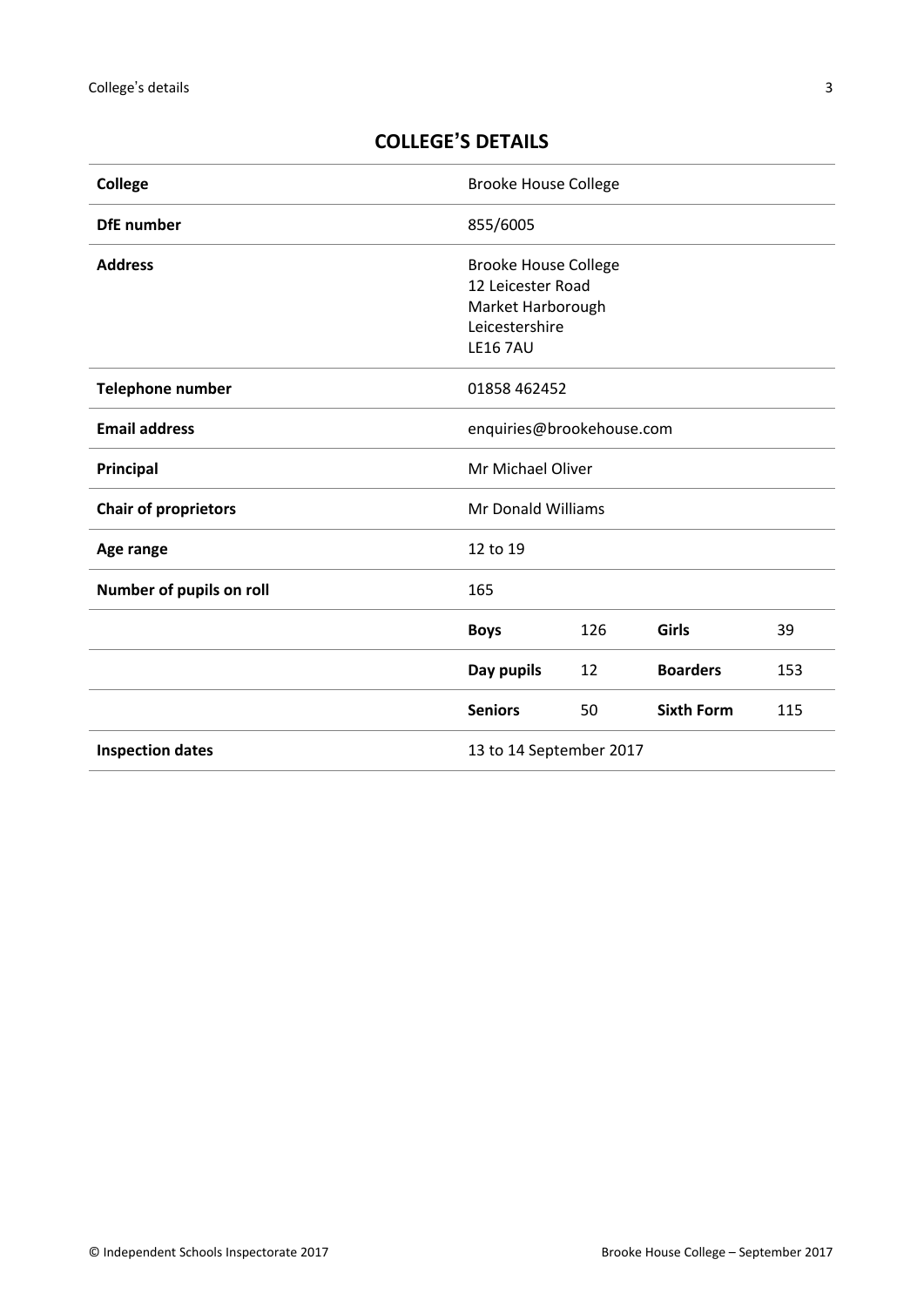## <span id="page-3-0"></span>**1. BACKGROUND INFORMATION**

#### <span id="page-3-1"></span>**About the college**

1.1 Brooke House College is an independent day and boarding college for boys and girls aged between 12 and 19 years. It was founded in 1967 in its current location in Market Harborough. The college is owned by its three directors and its work is overseen by an advisory committee. Its current principal has been in post since May 2016. Pupils are educated in the main college buildings. Boarders are accommodated in thirteen houses, five of which are located on the college's main campus. Since its previous inspection, the college has implemented a refurbishment programme, including increasing the supply of drinking water.

#### <span id="page-3-2"></span>**What the college seeks to do**

1.2 The college's aims to provide a safe and tolerant co-educational environment which allows individual expression and development, and prepares its pupils for university and the workplace. Its objectives include the development of pupils both academically and through the co-curricular programme, and the creation of a strong sense of community internally, locally, nationally and internationally.

#### <span id="page-3-3"></span>**About the pupils**

1.3 A very large majority of the pupils are from overseas. These pupils normally enrol during the first few weeks of the autumn term, following the completion of immigration processes. The college's own assessment indicates that the overall ability of pupils is below average. The college has identified 5 pupils as having special educational needs and/or disabilities, which include a variety of individual needs. All of these pupils receive additional support from college staff. No pupil in the college has an education, health and care plan or a statement of special educational needs. A total of 140 pupils have English as an additional language, 14 of whom receive additional support for their English. Pupils who have been identified as having particular abilities, gifts or talents, including those who are members of the college's motorsport and football academies, follow specially adapted programmes of study.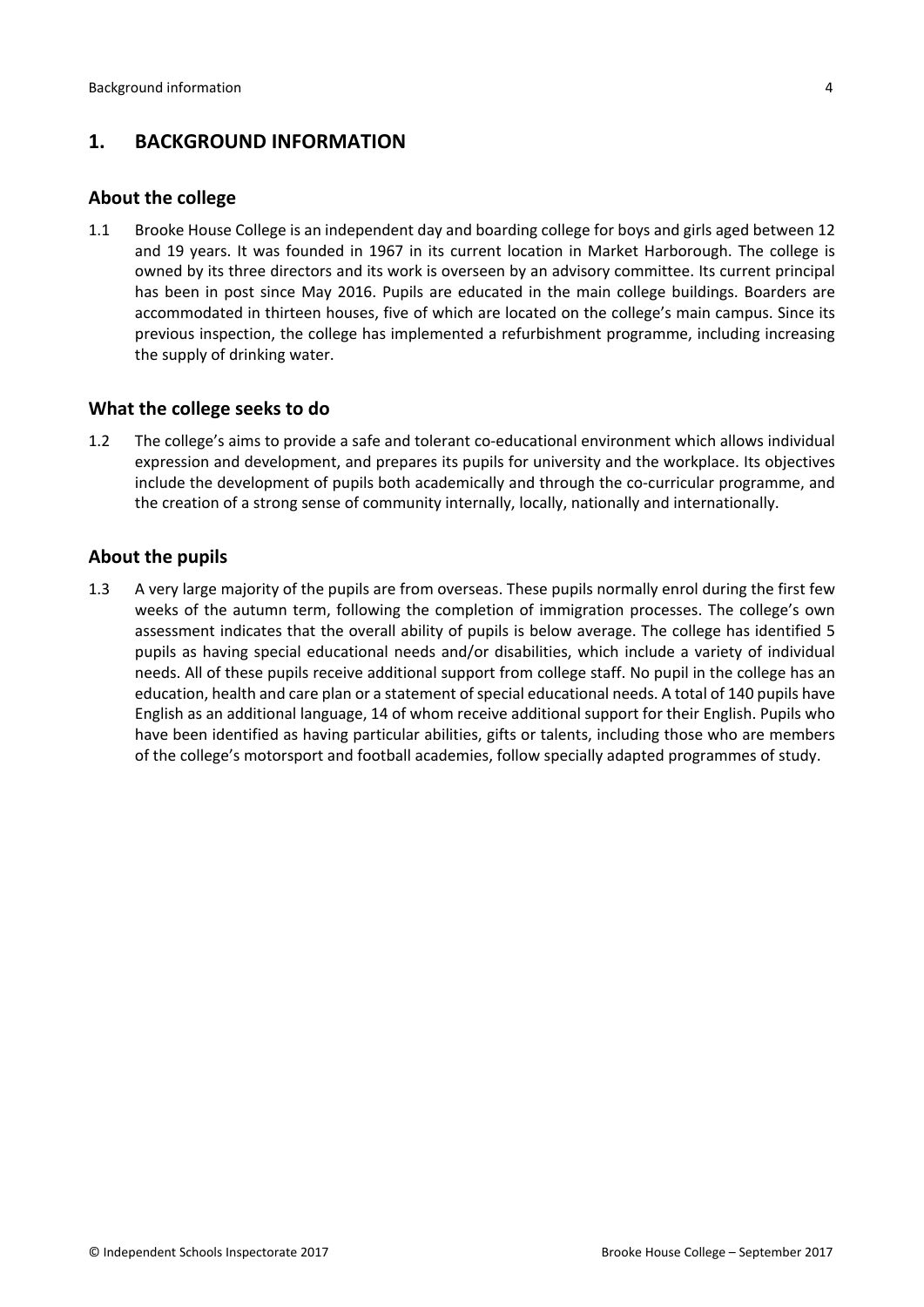## <span id="page-4-0"></span>**2. REGULATORY COMPLIANCE INSPECTION**

#### <span id="page-4-1"></span>**Preface**

The registration authority for independent schools is the Department for Education (DfE), which directs inspection according to a specified frequency or at any time where the DfE has particular concerns about a school. The Independent Schools Inspectorate (ISI) is the body approved by the Secretary of State for the purpose of inspecting schools which are, or whose heads are, in membership of the associations which form the Independent Schools Council (ISC) and reporting on the extent to which they meet the Independent School Standards ('the standards') in the Schedule to the Education (Independent School Standards) Regulations 2014. Accordingly, inspection records whether the school meets each of these standards, which are arranged in eight Parts, each of which is divided into separate paragraphs. Additionally, the inspection reports on the school's accessibility plan under Schedule 10 of the Equality Act 2010 and the ban on corporal punishment under section 548 of the Education Act 1996. It comments on the progress made by the school in meeting the compliance action points set out in the school's most recent statutory inspection.

This inspection also contains specific judgements on the National Minimum Standards for Boarding Schools ('boarding NMS'). It also comments on the progress made by the school in meeting the compliance action points set out in the most recent statutory boarding inspection and it judges the extent to which the school currently meets the boarding NMS. It identifies any standards which the school does not meet and requires action to meet them. Findings are distributed across sections relating to the eight Parts of the standards.

All association independent schools will have an inspection within three yearsfrom April 2016, in accordance with the Framework and DfE requirements. The inspection may be of COMPLIANCE ONLY or a combined inspection of EDUCATIONAL QUALITY AND COMPLIANCE depending on a number of factors, including findings from their most recent inspection. Schools judged not to meet the standards, including the boarding NMS, may also be subject to a progress monitoring visit before their next routine inspection. The progress monitoring visit will judge whether the school has taken the necessary action to meet any un-met standards identified at their previous inspection.

The inspection was also carried out under the arrangements of the ISC Associations for the maintenance and improvement of the quality of their membership.

**This is a COMPLIANCE ONLY inspection and as such reports only on the school's compliance with the standards, including the boarding NMS.** The standards represent minimum requirements and judgements are given either as **met** or as **not met**. All schools are required to meet all the standards applicable to them. Where the minimum requirements are not met, this is clearly indicated in the relevant section of the report and the school is required to take the actions specified.

Inspections do not include matters that are outside of the regulatory framework described above, such as: an exhaustive health and safety audit; compliance with data protection requirements; an in-depth examination of the structural condition of the school, its services or other physical features; contractual arrangements with parents; an investigation of the financial viability of the school or its accounting procedures.

Inspectors may be aware of individual safeguarding concerns, allegations and complaints as part of the inspection process. Such matters will not usually be referred to specifically in published reports in this document but will have been considered by the team in reaching its judgements.

Links to the full regulations and requirements can be found here: The Education [\(Independent](http://www.legislation.gov.uk/uksi/2014/3283/contents/made) School Standards) [Regulations](http://www.legislation.gov.uk/uksi/2014/3283/contents/made) 2014, National Minimum [Standards](https://www.gov.uk/government/uploads/system/uploads/attachment_data/file/416186/20150319_nms_bs_standards.pdf) for Boarding Schools.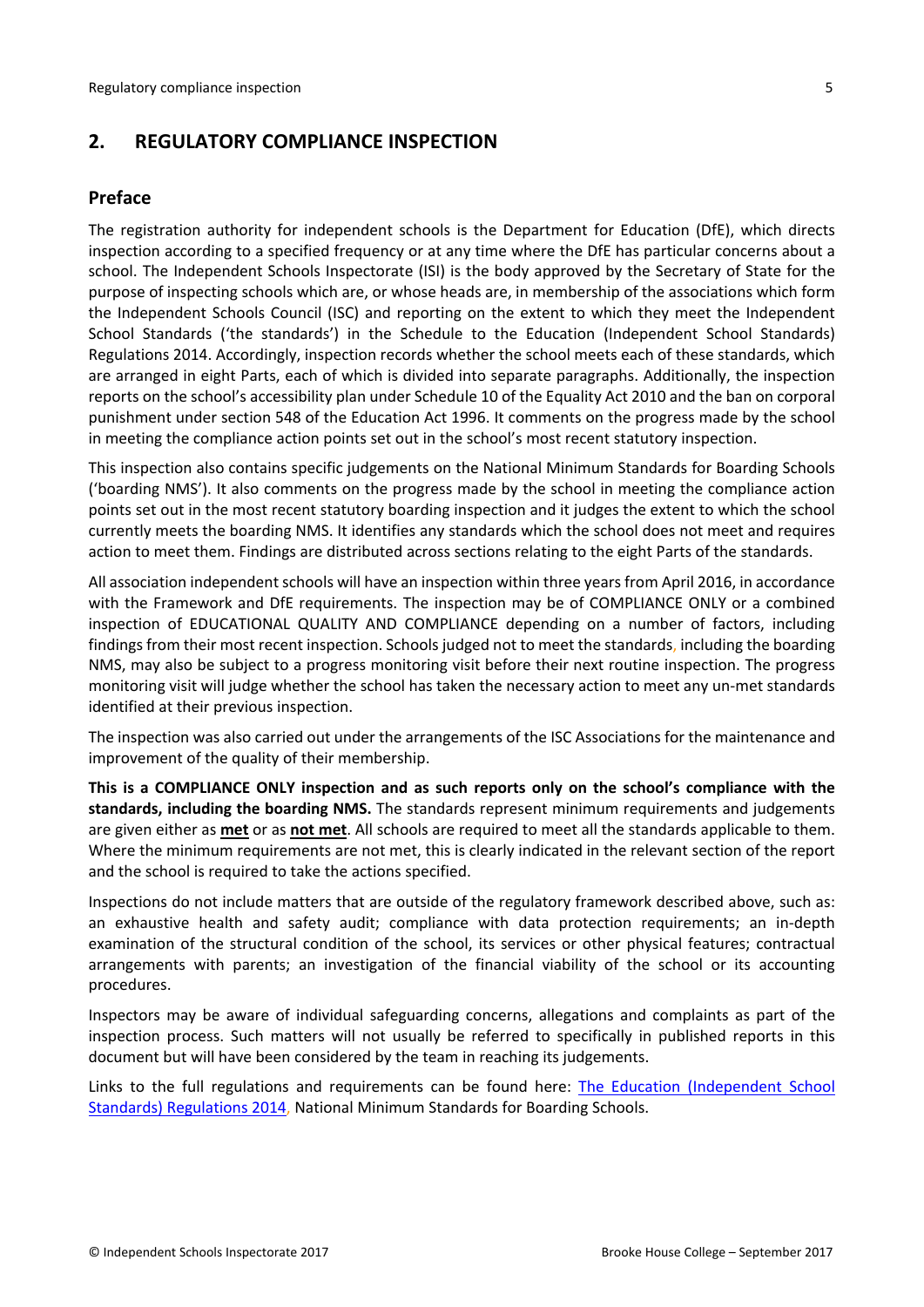#### <span id="page-5-0"></span>**Key Findings**

2.1 The college meets the standards in the schedule to the Education (Independent School Standards) Regulations 2014, the National Minimum Standards for Boarding Schools 2015, and associated requirements, and no further action is required as a result of this inspection.

#### <span id="page-5-1"></span>**PART 1 – Quality of education provided**

- 2.2 At GCSE in the years 2014 to 2016, performance has been below the national average for maintained schools. Results in IGCSE examinations have overall been similar to worldwide norms.
- 2.3 In the sixth form, A-level results in the years 2014 to 2016 have been in line with the national average for sixth formers in maintained schools. Results were above the national average in 2016.
- 2.4 The curriculum is documented, supported by appropriate plans and schemes of work for the pupils and covers the required breadth of material. The teaching enables pupils to make good progress, encompasses effective behaviour management and is supported by suitable resources. A suitable framework for the assessment of pupils' performance is in place.
- **2.5 The standards relating to the quality of education [paragraphs 1–4] are met.**

#### <span id="page-5-2"></span>**PART 2 – Spiritual, moral, social and cultural development of pupils**

- 2.6 Principles and values are actively promoted which facilitate the personal development of pupils as responsible, tolerant, law-abiding citizens. Boarders' views are actively encouraged and their opinions and concerns are appropriately considered by staff.
- **2.1 The standard relating to spiritual, moral, social and cultural development [paragraph 5] and NMS 17 and 19 are met.**

## <span id="page-5-3"></span>**PART 3 – Welfare, health and safety of pupils**

- 2.2 Arrangements are made to safeguard and promote the welfare of pupils by means that pay due regard to current statutory guidance; good behaviour is promoted; bullying is prevented so far as reasonably practicable; health and safety requirements are met, including those relating to fire safety; provision is made for first aid. Pupils are properly supervised; admission and attendance registers are maintained, as required, and there is a strategic approach to risk assessment. A disability access plan is in place.
- 2.3 An appropriate induction process for pupils new to boarding is implemented, and suitable provision is made for boarders' medical and health care, their food and drink and for managing boarders' laundry and possessions. Boarders have suitable contact with friends and family and access to a programme of activities. Boarding staff are appropriately trained and deployed.
- **2.4 The standardsrelating to welfare, health and safety [paragraphs 6–16], the requirement of Schedule 10 of the Equality Act 2010, the ban on corporal punishment under section 548 of the Education Act 1996, and NMS 2–4, 6–12, 15 and 16 are met.**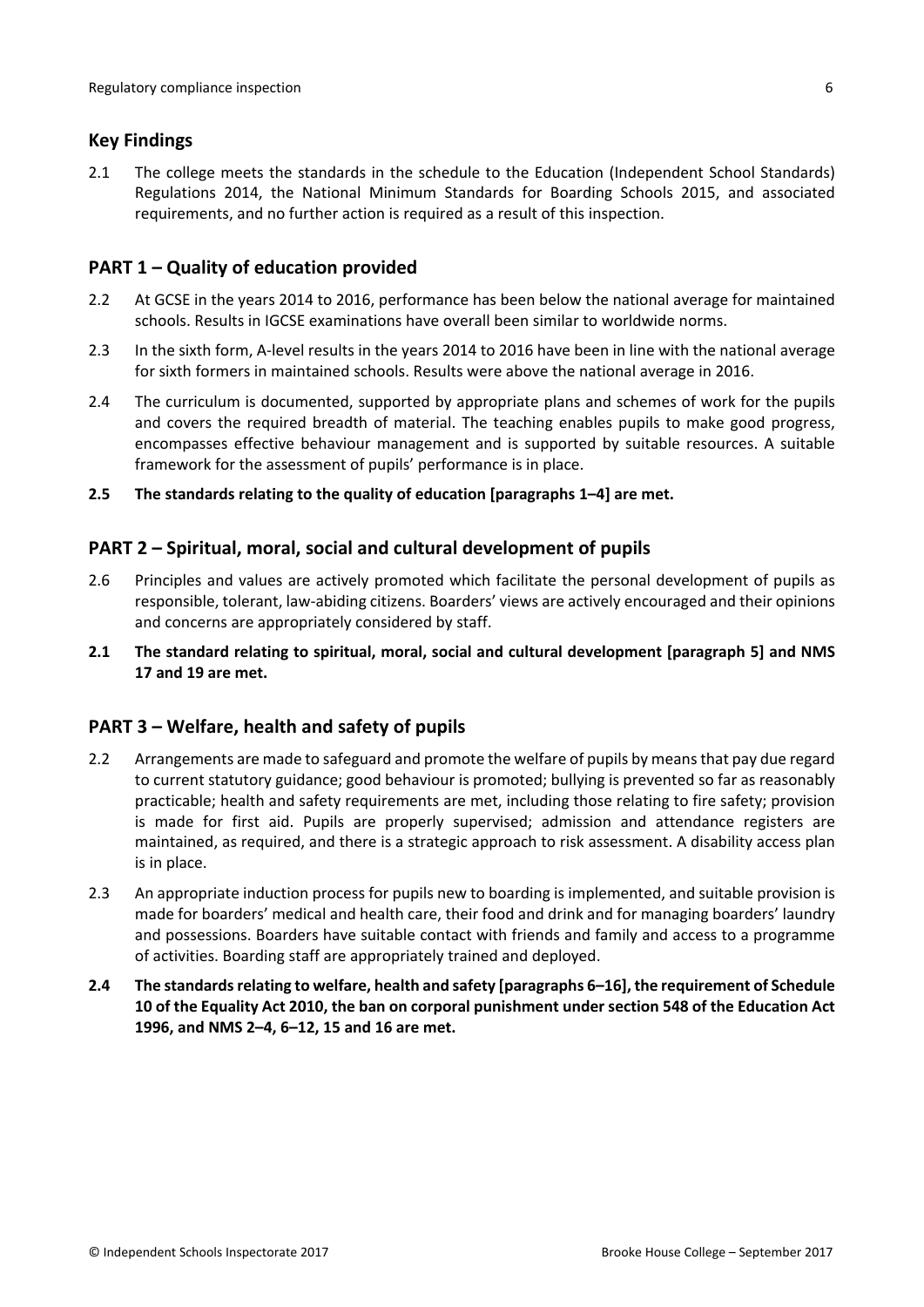## <span id="page-6-0"></span>**PART 4 – Suitability of staff, supply staff, and proprietors**

- 2.5 The college makes appropriate checks to ensure the suitability of staff, supply staff, and proprietors and a register is kept as required. Visitors to boarding accommodation are appropriately supervised and the college's arrangements for guardianship are suitably managed.
- **2.6 The standards relating to the suitability of those in contact with pupils at the college [paragraphs 17–21] and NMS 14 are met.**

#### <span id="page-6-1"></span>**PART 5 – Premises of and accommodation at schools**

- 2.7 Suitable toilet, changing and showering facilities for pupils and appropriate accommodation for their medical and therapy needs are provided. The premises are maintained to a standard commensurate with health and safety; acoustics and lighting are appropriate; water provision is adequate. Suitable outdoor space is provided for physical education and outdoor play. Boarding accommodation is adequate for the needs of all boarders, and safeguards and promotes their welfare.
- **2.8 The standardsrelating to the premises and accommodation [paragraphs 22–31] and NMS 5 are met.**

#### <span id="page-6-2"></span>**PART 6 – Provision of information**

- 2.9 A range of information is variously published, provided or made available to parents, inspectors and the Department for Education. These include details about the proprietor, the ethos of the college and the curriculum, and of the college's arrangements for admission, behaviour and exclusions, bullying, health and safety, first aid, details of the complaints procedure, and the number of complaints registered under the formal procedure during the preceding college year, and the provision for those with education, health and care plans or English as an additional language. They also include particulars of the college's academic performance during the preceding college year, and its results in public examinations, inspection reports and (for parents only) a report at least annually of their own child's progress. The safeguarding policy is posted on the college's website. A suitable statement of boarding principles and practice is published by the college.
- **2.10 The standard relating to the provision of information [paragraph 32] and statement of boarding principles [NMS 1] are is met.**

#### <span id="page-6-3"></span>**PART 7 – Manner in which complaints are handled**

2.11 Parental complaints, if any, are handled effectively through a three-stage process, (informal, formal and a hearing before a panel of three, one of whom is independent of the college). Each stage has clear time scales, and at the third stage the panel can make findings and recommendations which are communicated to the complainant. Records are kept appropriately, including of any action taken, whether or not a complaint is successful, and identifying those relating to the boarding provision.

#### **2.12 The standard relating to the handling of complaints [paragraph 33] and NMS 18 are met.**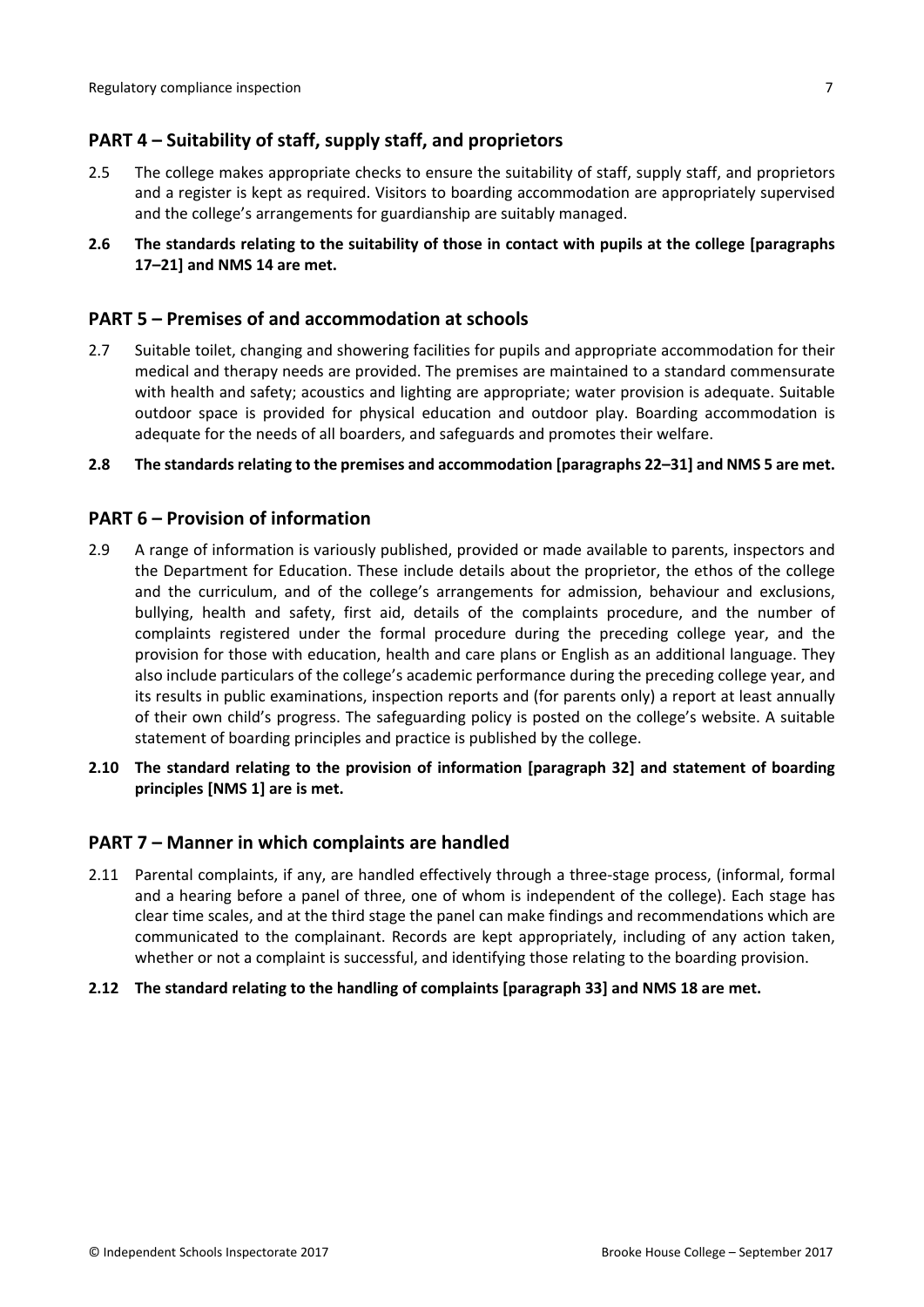### <span id="page-7-0"></span>**PART 8 – Quality of leadership in and management of schools**

- 2.13 The proprietor ensures that the leadership and management demonstrate good skills and knowledge, and fulfil their responsibilities effectively, so that the other standards are consistently met and they actively promote the well-being of the pupils. Appropriate leadership and management of boarding ensure that the required policies and records are maintained and effectively monitored.
- **2.14 The standard relating to leadership and management of the college [paragraph 34] and NMS 13 are met.**